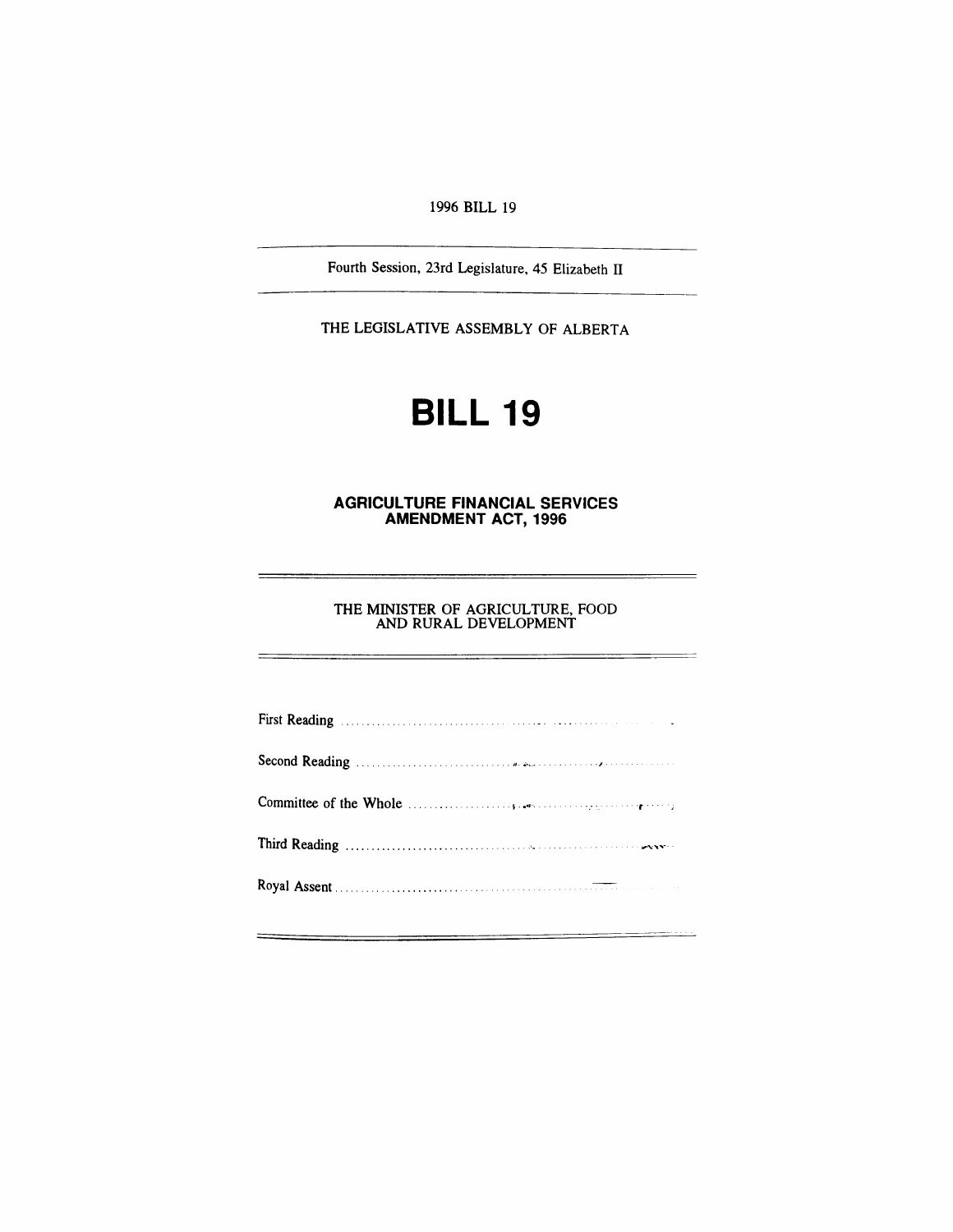*Bill 19*

# *BILL 19*

# *1996*

# *AGRICULTURE FINANCIAL SERVICES AMENDMENT ACT, 1996*

*(Assented to , 1996)*

*HER MAJESTY, by and with the advice and consent of the Legislative Assembly of Alberta, enacts as follows:*

*Amends SA 1993 cA-12.5* *<sup>1</sup> The Agriculture Financial Services Act is amended by this Act.*

*2 Section 8 is repealed.*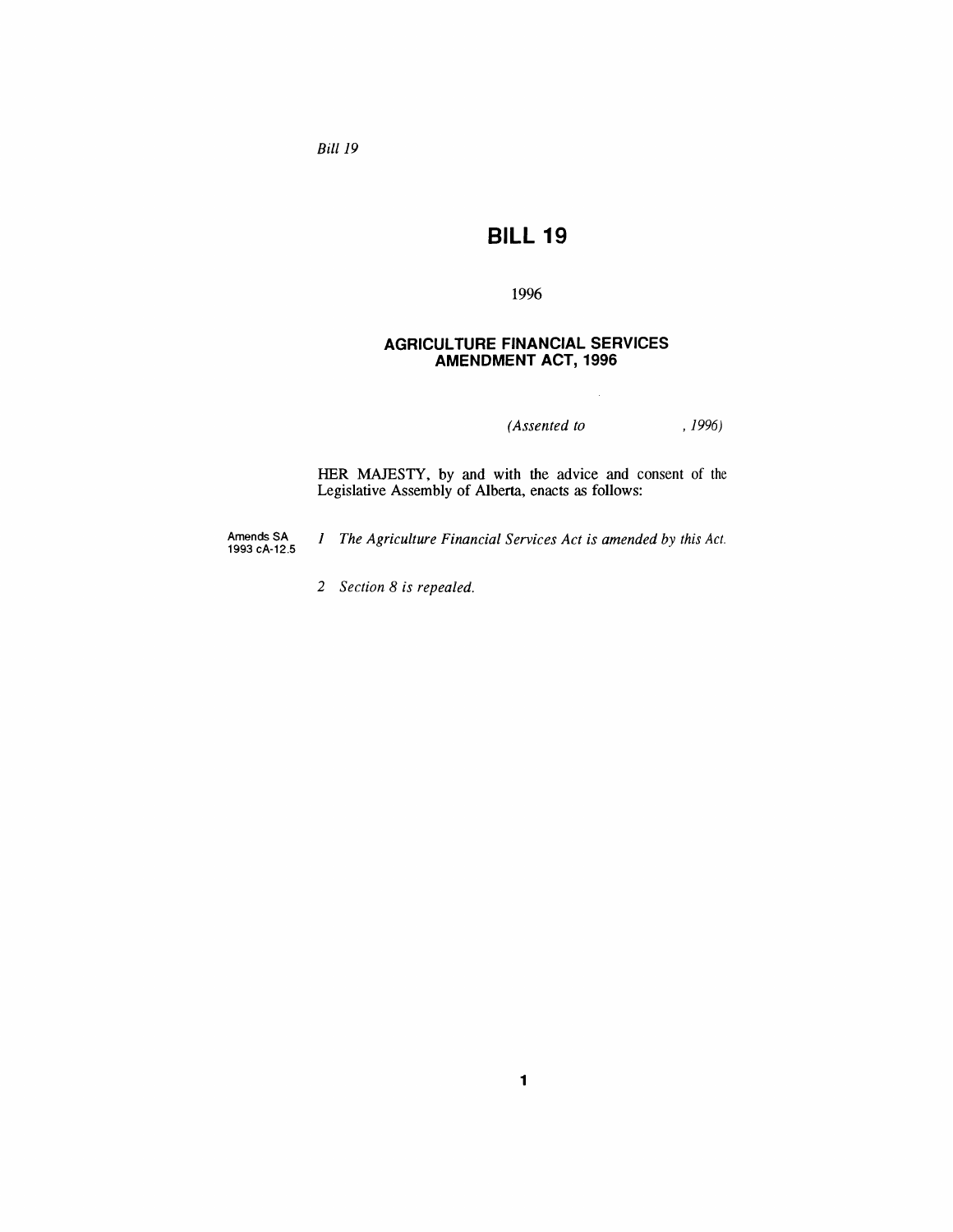## *Explanatory Notes*

- *<sup>1</sup> Amends chapter A-12.5 of the Statutes of Alberta, 1993.*
- *2 Section 8 presently reads:*

*8(1) Notwithstanding the legislation under which the Public Service Management Pension Plan and the Public Service Pension Plan or their successors operate,*

- *(a) if, immediately before the coming into force of this Act, a person was an employee of the Alberta Agricultural Development Corporation and, immediately prior to January 1, 1991, that person*
	- *(i) was engaged in carrying out the business and affairs of the Alberta Agricultural Development Corporation, and*
	- *(ii) was a participant in the Public Service Management Pension Plan or the Public Service Pension Plan,*

*that person, while that person continues to be employed by the Corporation, may remain a participant in that pension plan and is entitled to all the rights and benefits and is subject to all the obligations provided for under the Public Service Management Pension Plan or the Public Service Pension Plan, as the case may be, or*

- *(b) if, immediately before the coming into force of this Act, a person*
	- *(i) was an employee of the Alberta Hail and Crop Insurance Corporation, and*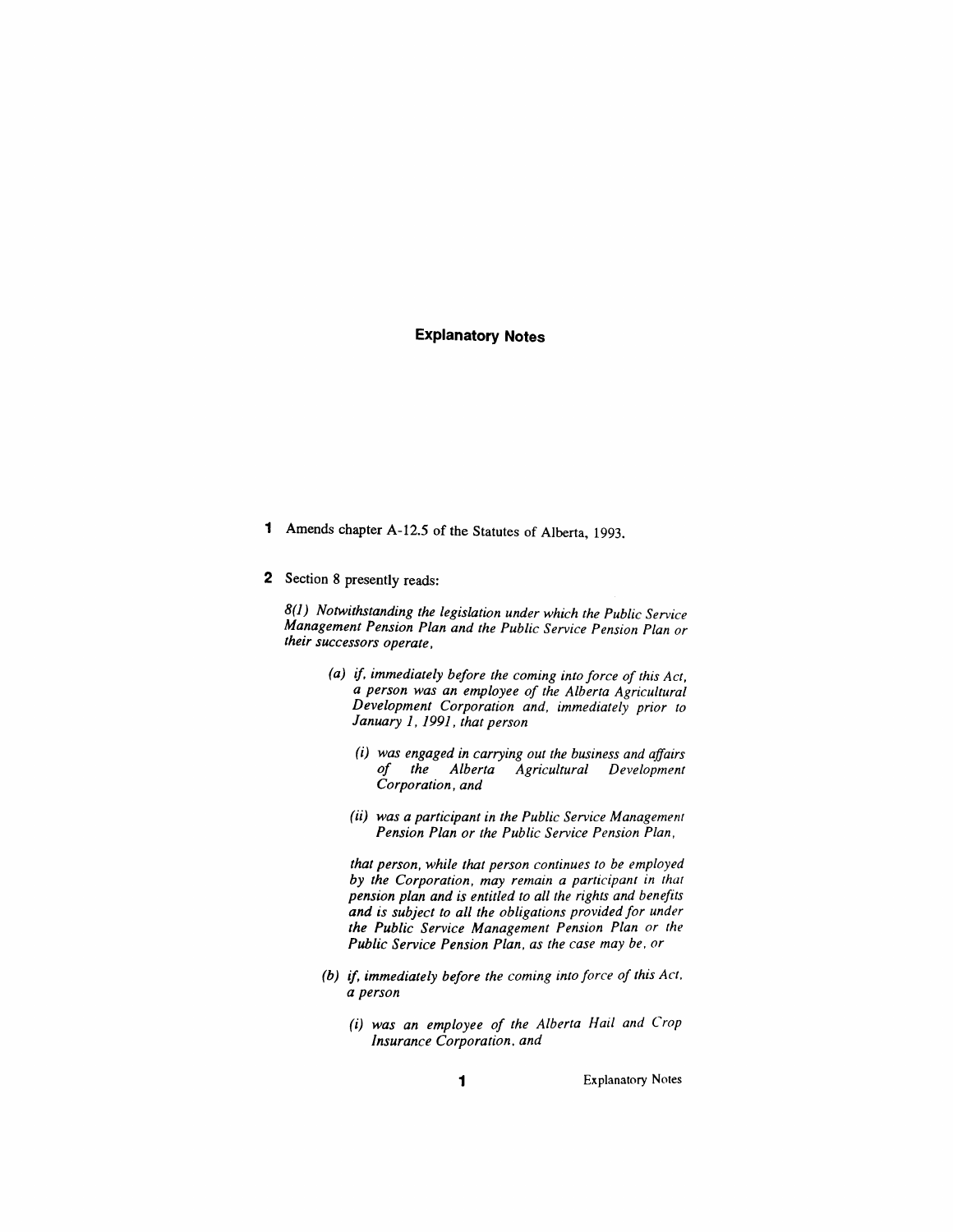#### *3 The following is added after section 10:*

*Appeal committees*

*10.1(1) The Board may establish one or more appeal committees to hear appeals in respect of matters that are provided for in the regulations.*

*(2) An appeal committee shall consist of one or more members of the Board and one or more other persons who are neither members of the Board nor employees of the Corporation.*

*(3) A majority of the members of an appeal committee must be persons who are not members of the Board.*

*(4) The members of an appeal committee, other than persons who are also members of the Board, shall be paid remuneration for their services at rates prescribed by the Minister.*

*(5) The Corporation may pay the members of an appeal committee travelling and living expenses while away from their ordinary places of business in the course of their duties as members of the appeal committee at the rate determined by the Corporation.*

*(6) In the hearing of appeals an appeal committee is bound by policy determined by the Board that relates to the matter under appeal, and where the Board considers that the appeal committee has not properly applied that policy or the provisions of this Act and the regulations that are applicable to the matter under appeal, the Board may in writing direct the appeal committee to rehear the matter and to give fair and reasonable consideration to that policy or those provisions, and the appeal committee shall comply with the direction.*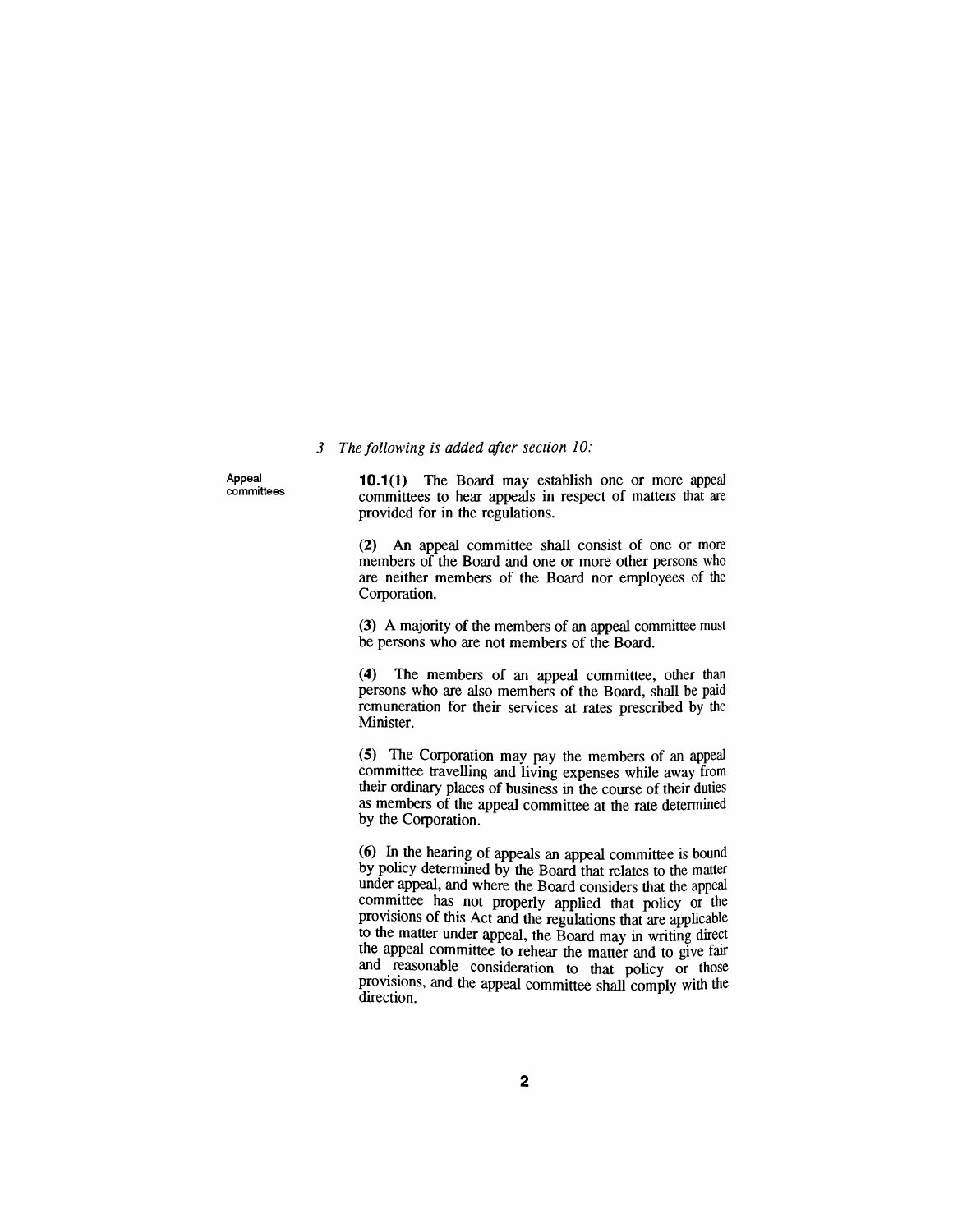*(ii) was a participant in the Public Service Pension Plan,*

*that person, while that person continues to be employed by the Corporation, may remain a participant in that pension plan and is entitled to all the rights and benefits and is subject to all the obligations providedfor under the Public Service Pension Plan.*

*(2) If a person, while employed by the Corporation, participates in a pension plan or a similar arrangement that providesfor retirement benefits and that is not operated pursuant to the Public Sector Pension Plans Act, the period of time during which the person is employed by the Corporation and participates in that plan or arrangement is not eligible to be considered as prior service for the purposes of a pension plan operated pursuant to the Public Sector Pension Plans Act.*

*3 Provides for establishment of appeal committees.*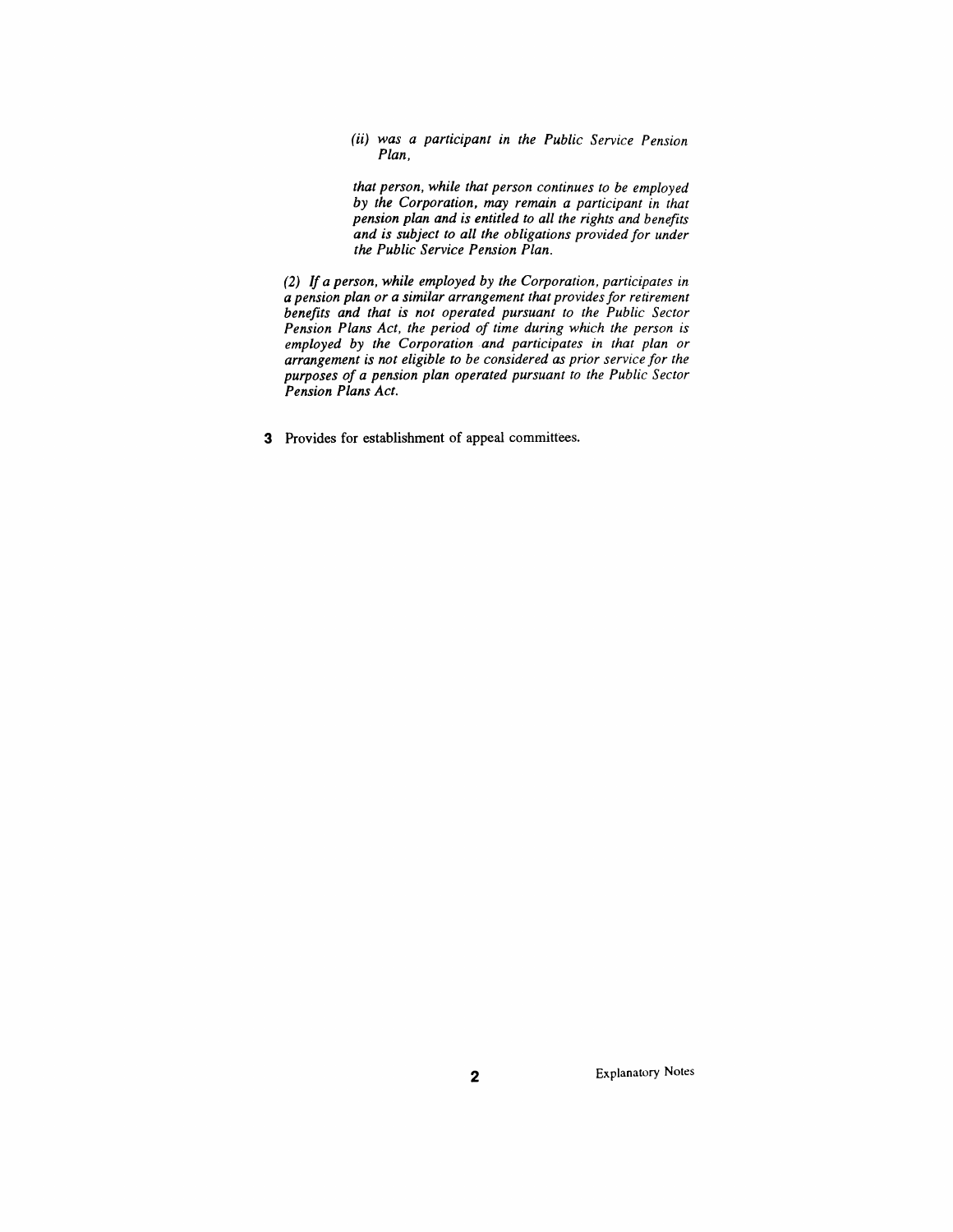*(7) The Board may stay the decision of the appeal committee pending a rehearing of the subject-matter of the decision under subsection (6).*

*(8) Subject to subsection (6), the decision of an appeal committee is final and binding on the appellant and the Corporation.*

*4 Section 15 is amended by striking out "the period from April <sup>1</sup> to the next following March 31" and substituting "April <sup>1</sup> to the following March 31".*

- *5 Section 17 is amended by adding the following <sup>a</sup>fter clause (b):*
	- *(b.1) governing the matters in respect of which appeal committees established under section 10.1 may hear appeals;*
	- *(b.2) governing the practice and procedure before appeal committees;*
	- *(b.3) governing the powers and duties of appeal committees in dealing with matters appealed to them;*

*6 Section 19(c) is amended by striking out "that are approved by the Minister to be carried out under Division 2 of Part 2,".*

*7 Section 28 is repealed and the following is substituted:*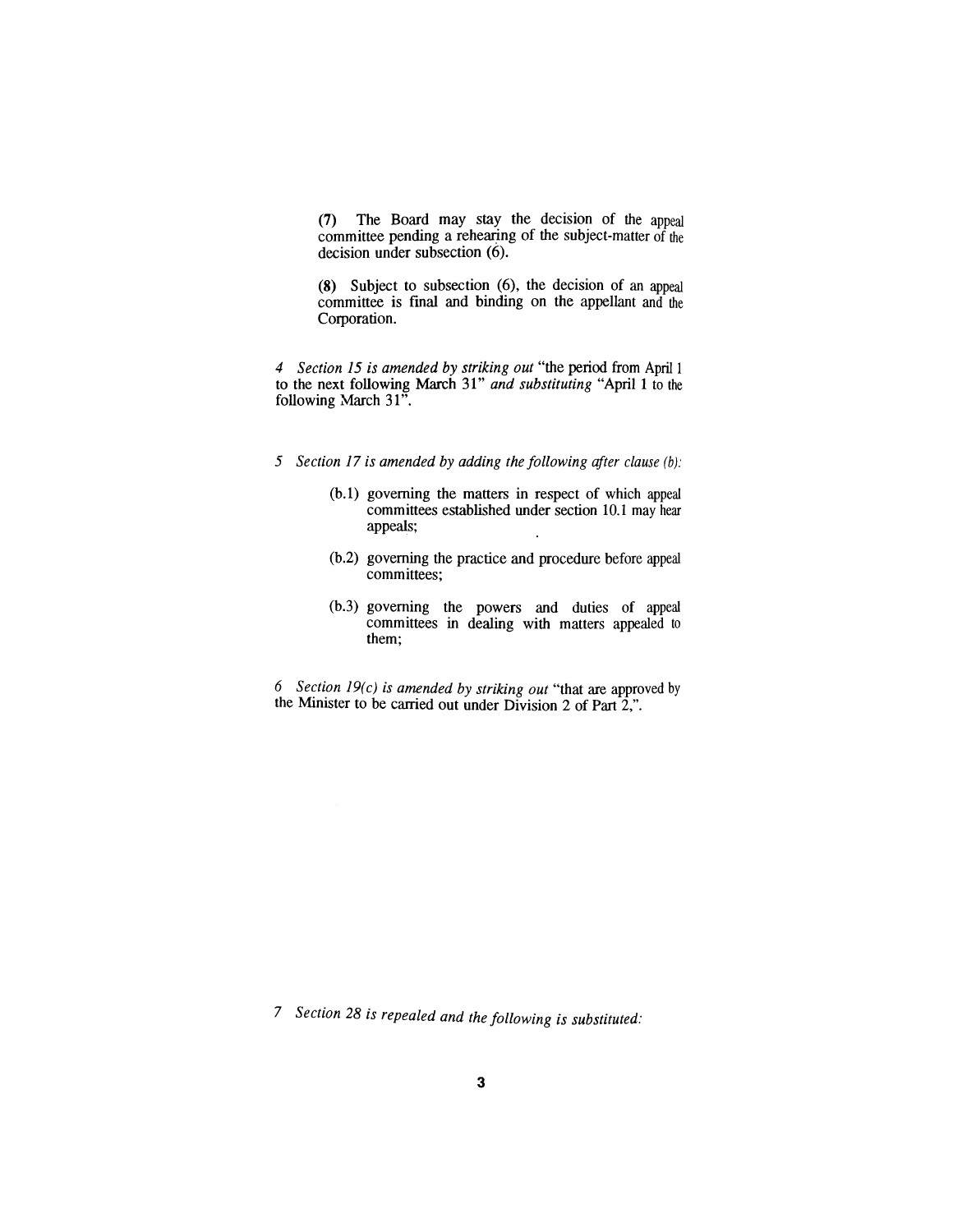*4 Section 15 presently reads:*

*15 Thefiscal year of the Corporation is the period from April <sup>1</sup> to the nextfollowing March 31.*

- *5 Section 17 presently reads in part:*
	- *17 The Lieutenant Governor in Council may make regulations*
		- *(b) prescribing the remuneration payable to members of the Corporation;*

- *6 Section 19(c) presently reads:*
	- *19 For the purposes of enabling the Corporation*
		- *(c) to meet its obligations with respect to*
			- *(i) the business ofproviding insurance other than hail insurance, crop insurance or revenue insurance, or*
			- *(ii) the provision of compensation programs or plans,*

*that are approved by the Minister to be carried out under Division 2 ofPart 2, and*

*the Lieutenant Governor in Council may, on any terms and conditions that the Lieutenant Governor in Council may prescribe, authorize the Provincial Treasurer to advance to the Corporation from the General Revenue Fund money required by the Corporation for those purposes.*

*7 Section 28 presently reads:*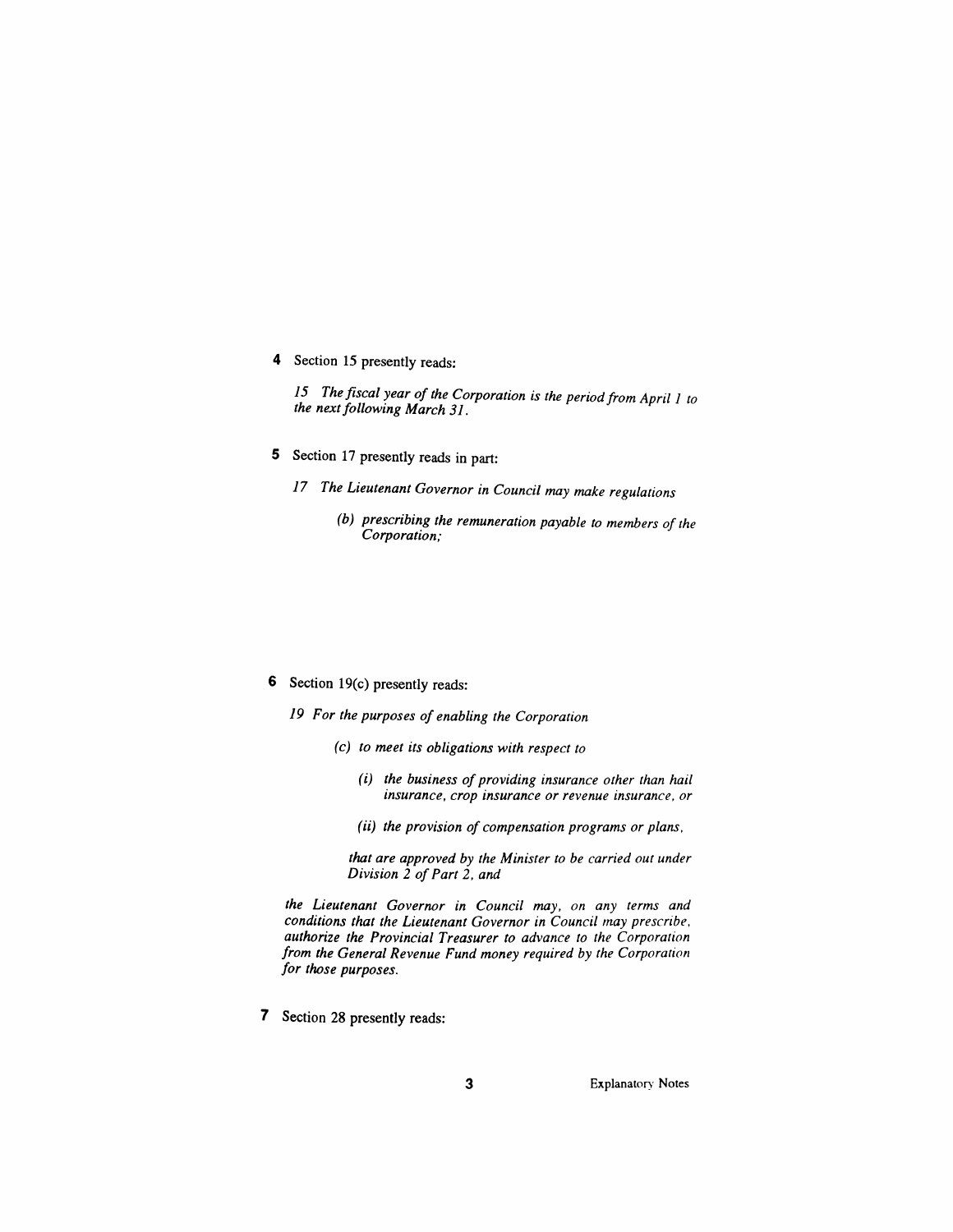*Maximum loan or guarantee*

#### *28(1) The Corporation must not*

- *(a) make a loan in which the Corporation advances more than \$1 000 000 of its own funds;*
- *(b) execute a guarantee where the Corporation's liability under the guarantee exceeds \$1 000 000;*
- *(c) make a loan or execute a guarantee if the sum of*
	- *(i) the proposed advance of the Corporation's own funds or the amount of the Corporation's liability under the proposed guarantee, as the case may be,*
	- *(ii) the outstanding balance of all other loans of the Corporation's own funds to or for the benefit of the same person, and*
	- *(iii) the amount of the Corporation's liability under any other guarantee to or for the benefit of the same person*

*would exceed \$1 000 000.*

*(2) Notwithstanding subsection (1), the Corporation may increase the amount of an existing loan or guarantee if*

- *(a) at the time of the increase the Corporation has already exceeded the allowable limit under subsection (1)(c),*
- *(b) the proposed increase does not exceed 10% of the sum calculated under subsection (1)(c), and*
- *(c) the increase is made only once in respect of any existing loan or guarantee.*

*(3) Where a loan or guarantee to which this section applies has been made or executed, the Corporation may*

- *(a) in the case of a loan, convert the loan in whole or in part to a guarantee, or*
- *(b) in the case of a guarantee, convert the guarantee in whole or in part to a loan,*

*if the resulting loan or guarantee or both, as the case may be, do not exceed in total the amount allowed for the original loan or guarantee under subsection (1) or as provided for under subsection (2) as the case may be.*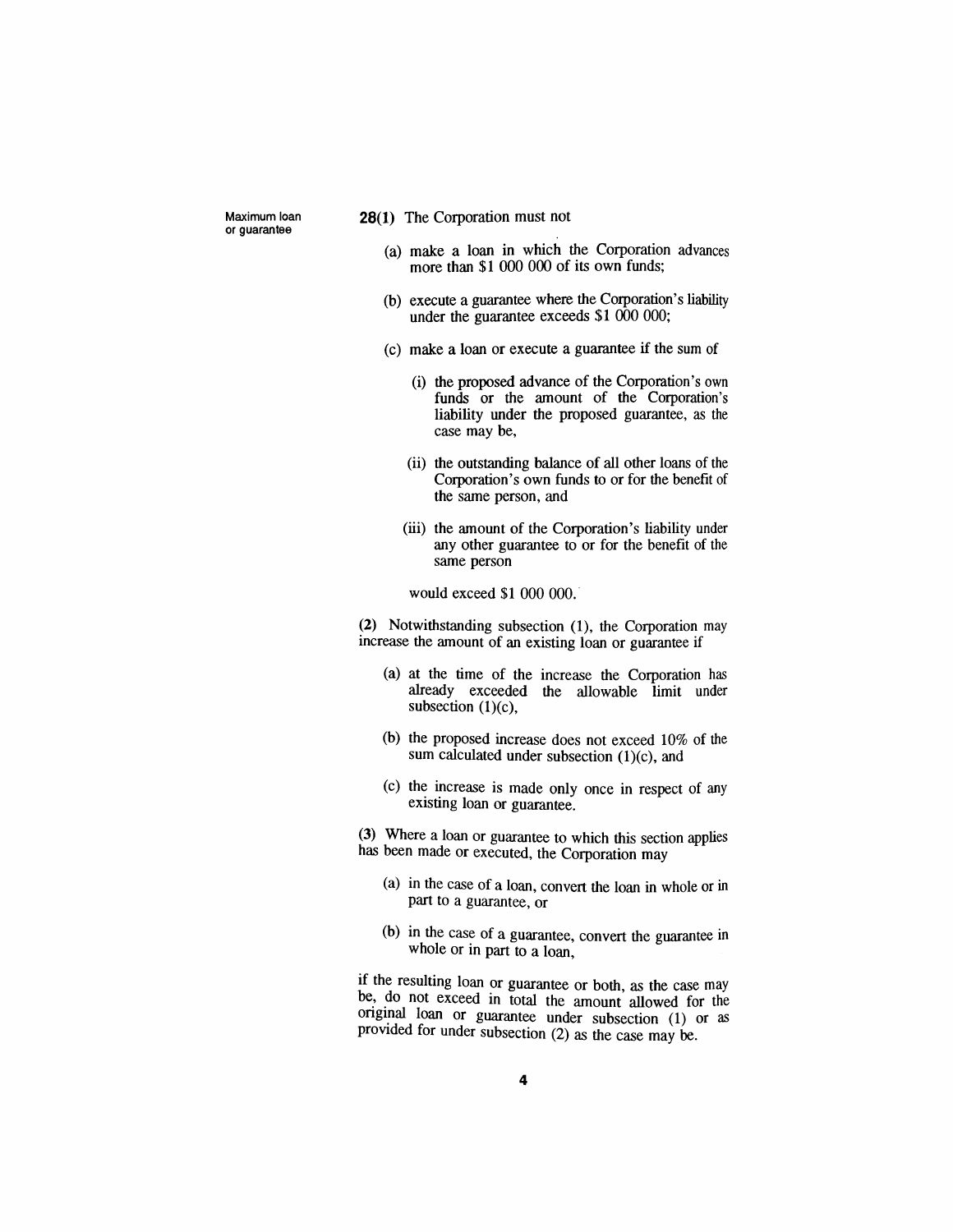*28(1) The Corporation must not, except with the approval of the Lieutenant Governor in Council,*

- *(a) make a loan in excess of\$1 000 000,*
- *(b) execute a guarantee in excess of \$1 000 000, or*
- *(c) approve a loan or execute a guarantee if the sum of the amount of the loan or guarantee and the then outstanding balance of any other loan or guarantee made or executed by the Corporation to or for the benefit of the same borrower exceeds in the aggregate \$1 000 000.*

*(2) Notwithstanding subsection (1), the Corporation may increase the amount of an existing loan or guarantee without obtaining the approval of the Lieutenant Governor in Council when*

- *(a) the balance outstanding of any existing loan or guarantee at the time of approval by the Corporation of any increase is then in excess of \$1 000 000,*
- *(b) the increase does not exceed 10% of the balance of the loan or guarantee referred to in clause (a), and*
- *(c) the increase is made once only in respect of any existing loan or guarantee.*

*(3) Where a loan or guarantee to which this section applies has been made or executed, the Corporation may*

- *(a) in the case of a loan, convert the loan in whole or in part to a guarantee, or*
- *(b) in the case of a guarantee, convert the guarantee in whole or in part to a loan,*

*without obtaining the approval ofthe Lieutenant Governor in Council ifthe resulting loan or guarantee or both, as the case may be, do not exceed in total the amount approved by the Lieutenant Governor in Council for the original loan or guarantee under subsection (1) or as providedfor under subsection (2).*

*(4) If a conflict arises between this section and section 74 of the Financial Administration Act with respect to the operation of this section, this section prevails.*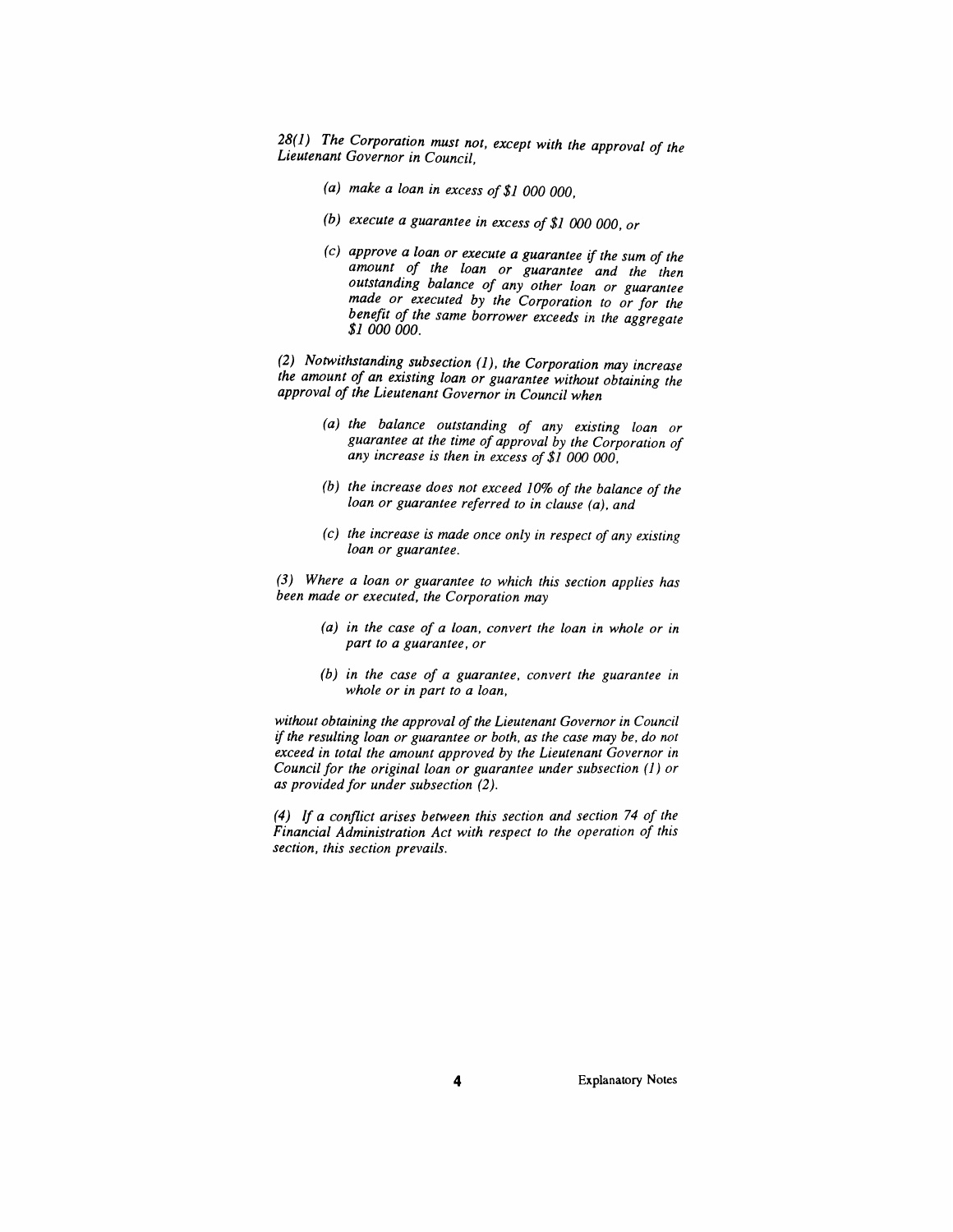*(4) The Corporation is authorized to make and approve loans and to execute guarantees within the limitations established by this section.*

*8 Section 36 is repealed and the following is substituted:*

*Agreements 36 The Government of Alberta as represented by the Minister may, with the approval of the Lieutenant Governor in Council, enter into an agreement with the Government of Canada or any other government or person for any purpose related to lending or financial assistance under this Division.*

*9 Section 46 is amended*

*(a) by repealing subsection (1) and substituting the following:*

*Corporation's lien*

*46(1) From the date that the Corporation provides coverage pursuant to a contract of insurance, the Corporation has a lien for the following amounts in respect of the contract of insurance:*

- *(a) unpaid premiums;*
- *(b) charges;*
- *(c) amounts that the Corporation has paid to the applicant to which the applicant was not entitled;*
- *(d) interest on the amounts referred to in clauses (a), (b) and (c).*

*(b) by repealing subsection (4) and substituting the following:*

*(4) Payment of the amounts owing under subsection (1) is enforceable under Part 10, Division 9 of the Municipal Government Act as if the amounts owing were tax arrears.*

*10 The following is added after section 52:*

*Other payments*

*52.1 In addition to payments pursuant to an insurance program or plan, the Corporation may, subject to the regulations, make payments for the purposes of a program or plan providing compensation*

- *(a) for loss or damage to crops or land, or*
- *(b) in respect of farm income disaster.*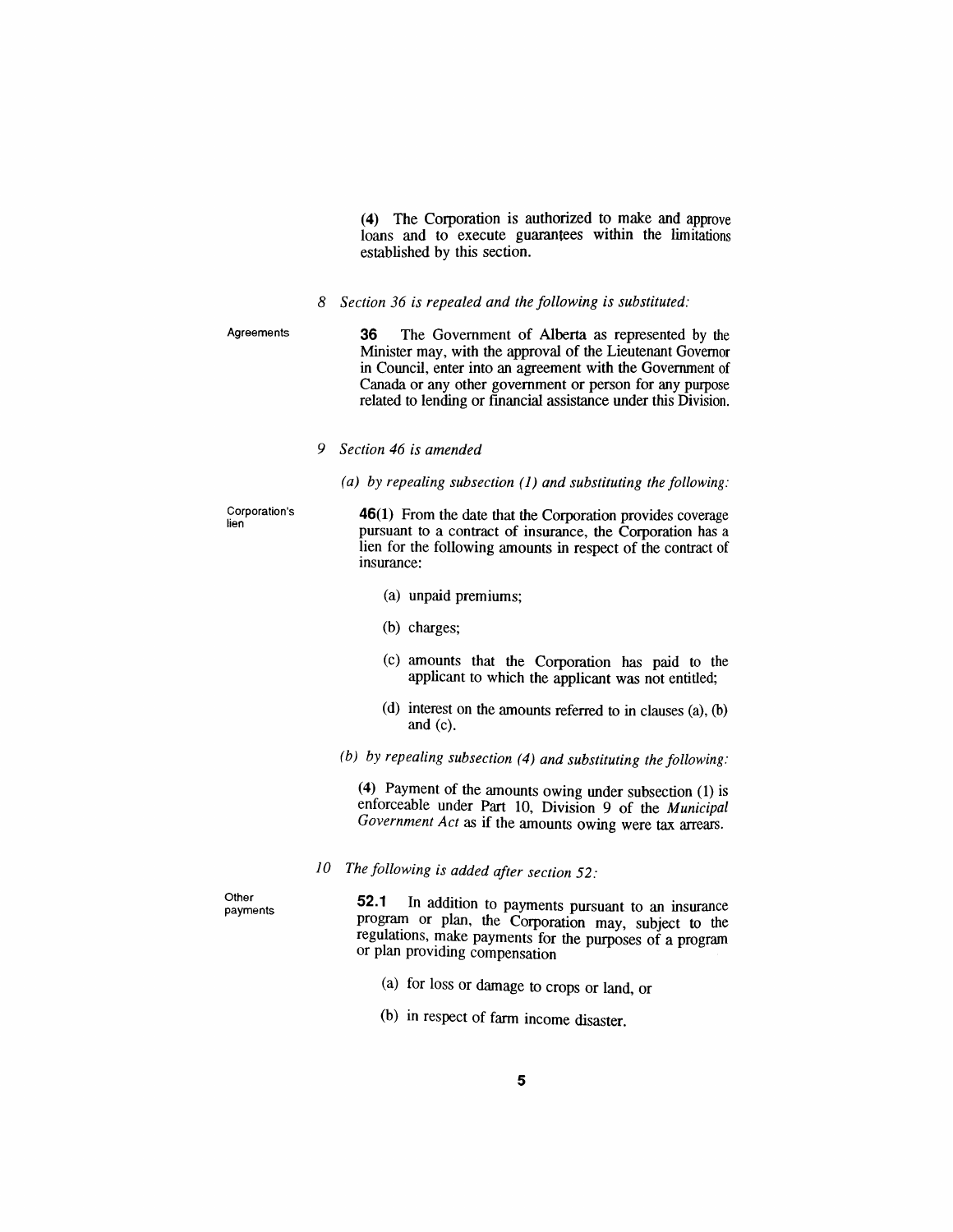#### *8 Section 36 presently reads:*

*36 The Minister, with the approval of the Lieutenant Governor in Council, may, on behalf of the Government ofAlberta, enter into an agreement with a government or other person, pursuant to which the government or other person will make available to the Government ofAlberta money to be usedfor the purposes of this Division.*

#### *9 Section 46 presently reads in part:*

*46(1) From the date that the Corporation provides coverage pursuant to a contract of insurance, the Corporation has a lien for unpaid premiums owing in respect of the contract of insurance, interest on those premiums and charges with respect to the contract of insurance.*

*(4) Payment of the premium, interest and charges due to the Corporation in respect of a contract of insurance is enforceable by seizure and sale of the crops and of other goods and chattels of the applicant to the same extent and in the same manner, with all necessary modifications, as is providedfor by the Municipal Taxation Act for the recovery by distress of taxes owing to a municipal district.*

*10 Compensation payments for other programs.*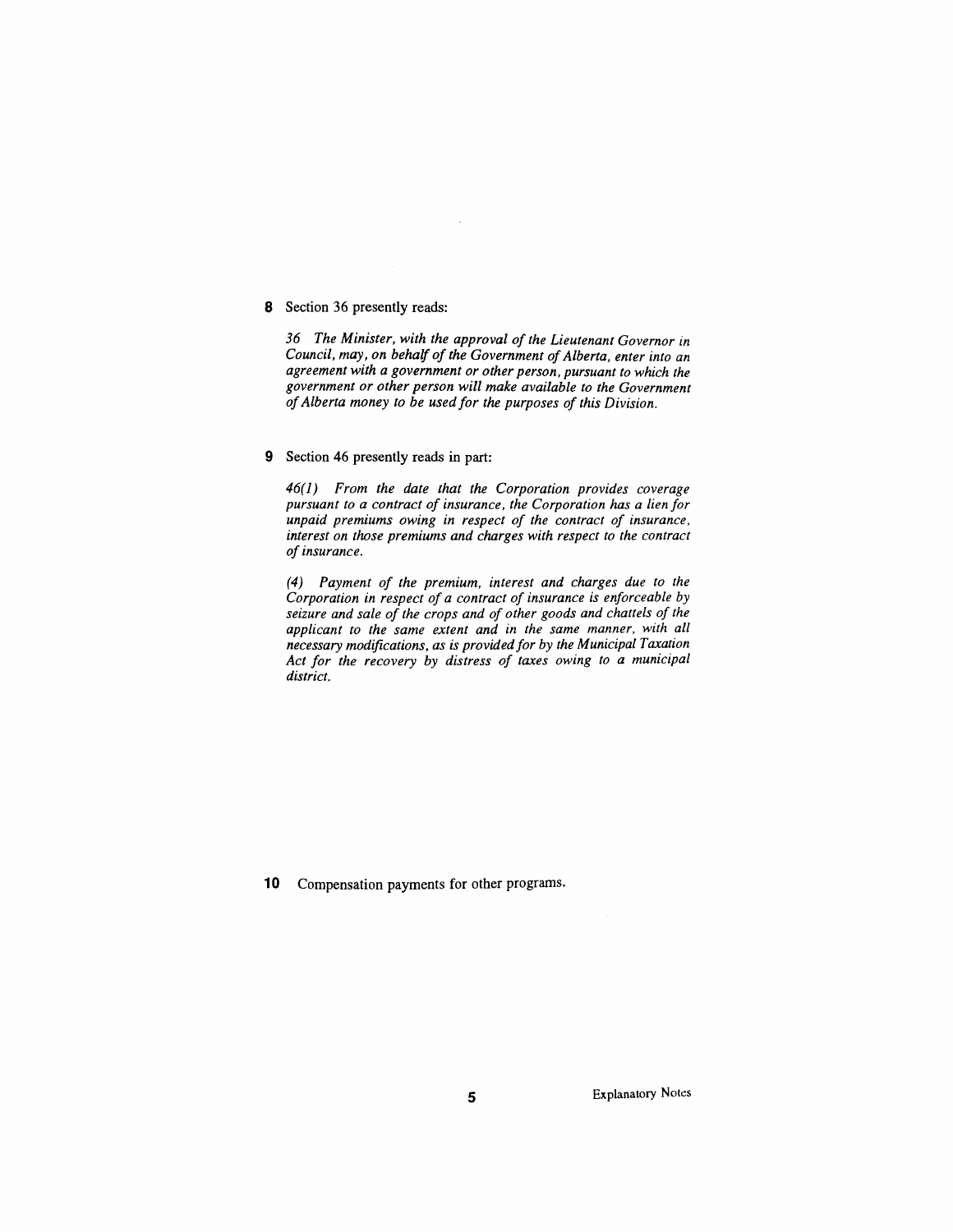- *11 Section 53 is amended*
	- *(a) by repealing clause (a)(iv);*
	- *(b) in clause (b)*
		- *(i) by adding "or in respect of farm income disaster" after "land";*
		- *(ii) by adding the following <sup>a</sup>fter subclause (iii):*
			- *(iv) authorizing the recovery of overpayments of compensation or payments made in error, and governing the manner in which such overpayments and payments may be recovered;*
	- *(c) in clause (c) by adding the following after subclause (iii):*
		- *(iv) authorizing the recovery of overpayments of compensation or payments made in error, and governing the manner in which such overpayments and payments made be recovered.*

*12 This Act comes into force on Proclamation.*